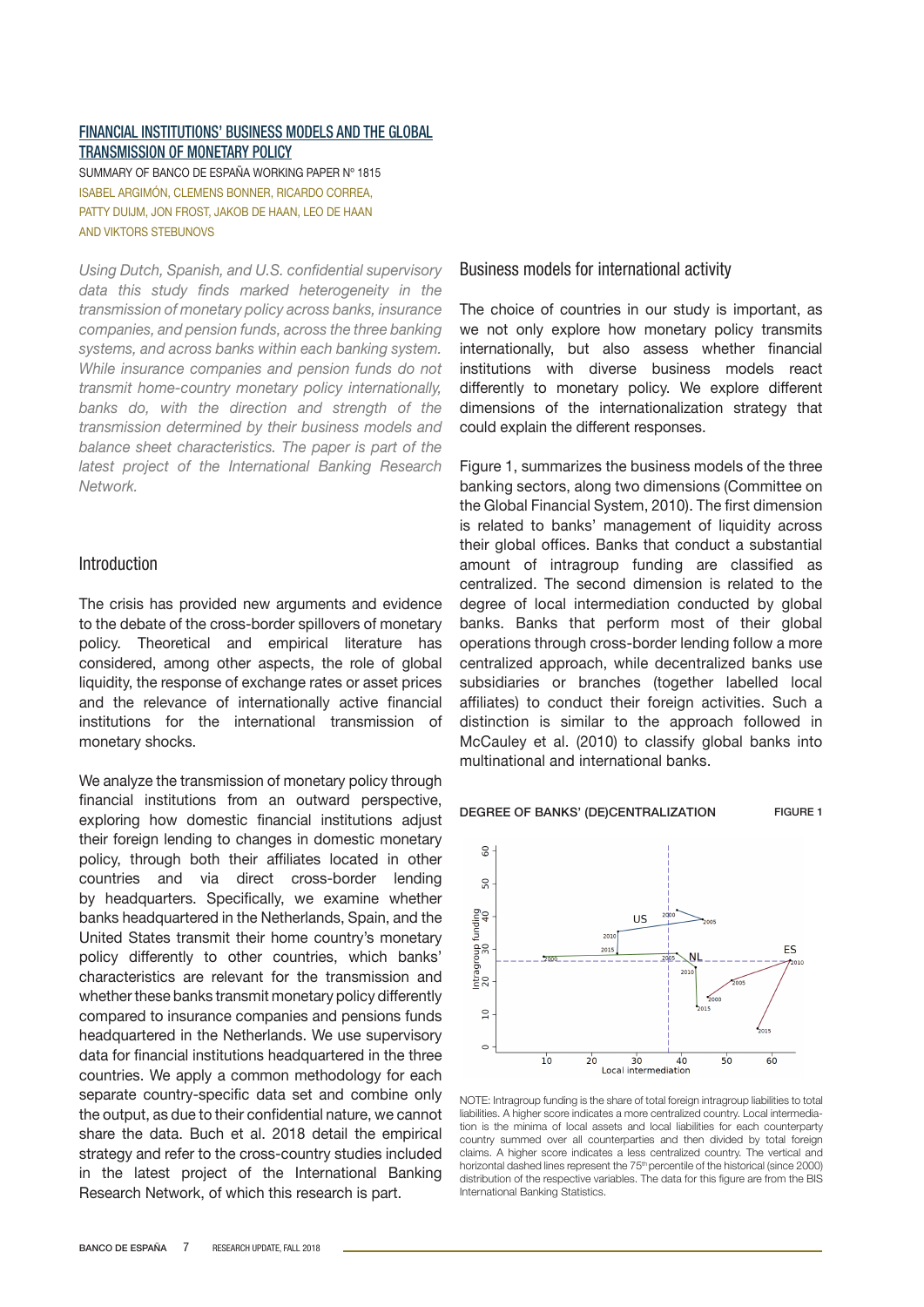The figure reports measures of intragroup funding and local intermediation for Dutch, Spanish, and U.S. banks at four points in time: 2000:Q4, 2005:Q4, 2010:Q4, and 2015:Q4. At these four points in time, it is clear that the banking sectors of the Netherlands (NL), Spain (ES), and the United States (US) follow different business models to conduct their foreign activities. Spanish banks are mostly located in the lower-right quadrant, with low intragroup funding and high local intermediation, while the U.S. banks are mostly located in the upper left quadrant, with low local intermediation and high intragroup funding. The Dutch banking sector mostly falls in between. These differences in business models may help us explain the reaction of banks located in these countries to monetary policy.

## Monetary policy and business model

To test for the relevance of financial institutions' business models on the international transmission of home-country monetary policy, we divide banks according to the type of foreign activities in which they participate. Specifically, we compare banks that mostly operate by lending to foreign residents from the head office to those banks that establish affiliates abroad to cater to their foreign clients. We label the first type of banks "centralized", while the second type are labeled "decentralized".

To formally test our hypothesis, we estimate equations that explain the change in foreign claims of a bank *b* on a given country *j* at a given time *t* (*∆Yb,j,*<sup>t</sup> ), using banklevel confidential quarterly reports submitted by banks to the prudential supervisor of the corresponding country (the DNB, the BdE, and the Federal Reserve), covering the period 2000:Q1 to 2014:Q4 for Spanish banks and 2000:Q1 to 2015:Q4 for U.S. and Dutch banks. For insurance companies and pension funds, the data on foreign claims by country is collected by DNB as part of the Dutch balance of payment statistics, which is available at a quarterly frequency over the period 2006:Q1-2015:Q4. We merge this information with quarterly balance sheet reports submitted by financial institutions to their respective supervisors.

Monetary policy is captured by either the nominal policy rate or the shadow rate (Krippner, 2013) for the home country of a given bank (the euro area rates for Dutch and Spanish banks) ( $\Delta MP_{\text{L}}^{domestic}$ ). Although during most of the period under consideration monetary policy was loosened, there were also periods when policy became more restrictive. For instance, there is a monetary tightening cycle just prior to the Global Financial Crisis (GFC).

To identify the channels of monetary policy transmission for banks, we use the technique introduced by Kashyap and Stein (2000) and later applied by Cetorelli and Goldberg (2012) to the international context. We explore both the lending channel, with variables that may capture funding frictions such as size, and the portfolio channel with frictions that may affect the asset side of banks' balance sheets such as the capital ratio. To identify the effect of monetary policy in the crosssection of banks and specifically the role of banks' business model, we introduce an indicator of bank's centralization (*Decentral<sub>b tel</sub>*). We also include control variables for banks  $(X_{b,t-1})$ , for domestic macro-financial conditions  $(Z_{t-1}^{domestic})$ , for destination-country credit demand  $(Z_{i,t-1})$  and for global factors  $(VIX_{i-1})$ . In particular, we estimate the following equation:

$$
\Delta Y_{b,j,t} = \alpha_0 + \sum_{k=0}^{K} (\alpha_{j,k} \Delta MP_{i-k}^{domestic} + \alpha_{2,k} \Delta MP_{i-k}^{domestic})
$$
  
\n\* Decentralb, <sub>t=4</sub>} +  $\alpha_3$  Decentralb, <sub>t=k-1</sub> +  $\alpha_4 X_{b,t-1}$   
\n+  $\alpha_5 Z_{i-1}^{domistic} + \alpha_6 Z_{i,t-1} + \alpha_7 VIX_{t-1} + f_b + f_i + \varepsilon_{b,i,t}$ 

We expect that banks that follow a centralized model are more likely to be affected by domestic monetary policy. In contrast, those that operate mostly through decentralized foreign offices may be less sensitive to changes in domestic monetary policy. In particular, we expect that monetary policy tightening leads to a reduction in both cross-border and local claims for centralized banks. In contrast, we do not have a prior on the total effect of monetary policy on cross-border claims for decentralized banks and we expect no effect on local claims.

Our results show that U.S. banks, which follow a more centralized business model, are more sensitive to domestic monetary policy changes than Dutch and Spanish banks. When we conduct tests to assess the importance of the bank lending channel on these banks, we find that larger U.S. banks increase their foreign exposures as monetary policy tightens. In contrast, monetary policy appears to have a more negative effect on the foreign exposures of the more decentralized Dutch and Spanish banks.

We also test whether banks react to monetary policy through the portfolio channel. We find that U.S. banks with higher capital levels decrease their international exposures as monetary policy tightens. We find similar differences based on capitalization for the Netherlands for cross-border claims, while Spanish banks do not show any significant differences in their reaction to monetary policy across levels of capitalization.

We further analyze the impact of monetary policy on banks by comparing the reaction of centralized